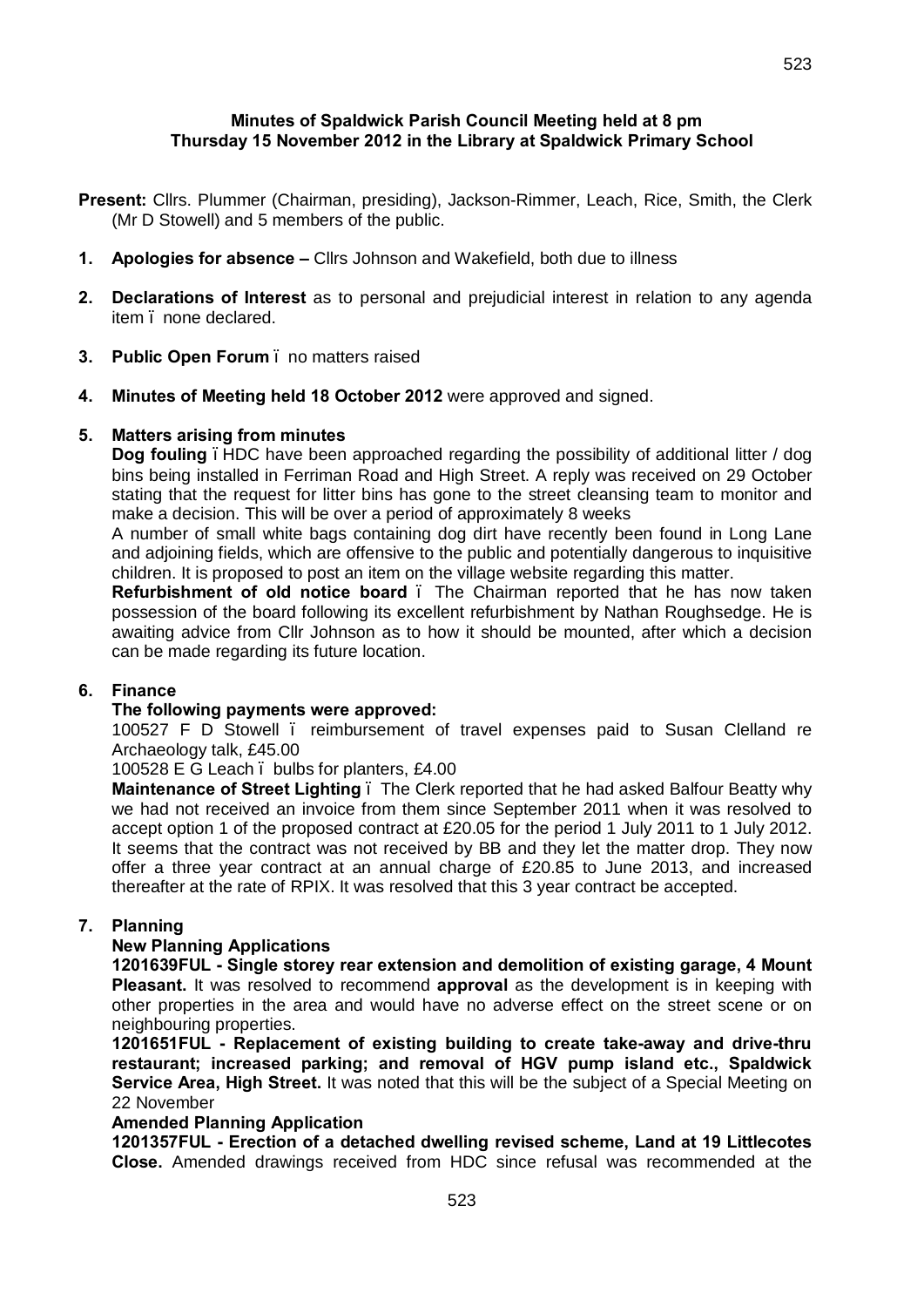meeting on 20 September were tabled. It was also noted that several letters of objection regarding these amendments had been sent to HDC and copied to the Parish Council. Members of the public present also expressed opposition to the amended drawings which were not considered to obviate their original comments.

Following discussion it was resolved to inform HDC that the amendments do not materially alter the reasons why it was decided to recommend refusal of the initial application on the grounds that the site is too small to accommodate the proposed dwelling which would be out of keeping with the existing spacious layout of the Close; and that the Parish Council would prefer to see this site remain unaltered as it provides an attractive open aspect in the approach to Littlecotes Close from the adjacent Conservation Area.

**To note Local Planning Authority decisions / reports** – none received.

# **Woolley Hill Wind Farm Community Liaison Group (CLG)**

The Chairman gave the following report of a meeting held  $13<sup>th</sup>$  November 2012 which was also attended by Cllr Leach:

1. The CLG provides a forum for the exchange of information regarding the preparation, construction and operation of the Woolley Hill Wind Farm being developed by RES.

2. Membership - The group comprises representatives of RES, two Councillors from each of the Parishes in the area, HDC and CCC Councillors and Shailesh Vara MP for NW Cambridgeshire. The public are invited to attend meetings as observers.

3. Dissemination of information will be via the RES Project website [www.woolleywindfarm.co.uk](http://www.woolleywindfarm.co.uk/) and through the Parish Clerk on the village website, notice boards and newsletter.

4. Provisional Timescale - Consent was given March 2012; Work starts April 2013 with the first visible signs being delivery of aggregate, cranes, and trenching; Turbines to be delivered January 2014; Operations start March 2014.

5. Community Benefit Fund - Available from start of operations. £18400 per annum shared by local community. To be administered by an independent agency. Details of the procedures are to be provided at the next meeting in February 2013.

# **8. Queen Elizabeth's Diamond Jubilee Commemoration June 2012 – progress reports**

1. Bench on Belton<sub>®</sub> Hill . one quote recod to date, others awaited.

2. Tree adjacent to bench at Belton<sup>®</sup> Hill . no progress reported

# **9. Inspection / Repair / Replacement of Assets – progress reports**

**Trees on Village Green** – no progress in obtaining alternative proposals.

**Trees / shrubs pruning, Ferriman Road public open space** – the heap of branches is still to be removed.

**Children's play area** - A member of the public having reported that some shrub branches were very close to a swing and needed pruning**,** Cllr Rice agreed to cut them back at the weekend.

**War Memorial refurbishment –** Clerk to progress.

**Village sign refurbishment** – The Chairman will speak to Trevor Cooper about completing the work.

**Tree pruning, Stow Road verge** . Cllrs Johnson & Smith will do the work when both have time available.

**Brick building in Church Lane** – No report was available as Cllrs Johnson & Plummer had been unable to carry out an inspection. As he considered that the bier needed to be moved from Mr and Mrs Smithos premises as quickly as possible, Cllr Leach offered to take responsibility for progressing the roof refurbishment. This offer was accepted by the meeting.

**Milestone on Thrapston Road Green** – Cllr Leach reported that there is a black line along one edge which suggests that a vehicle tyre has been in contact. Various possibilities for protecting the stone from damage were discussed (e.g. 4 small posts at the corners; a larger area of gravel around the base). It was decided to take no action at this time other than to ask Fergusons to ensure that the grass mowers take care not to damage the milestone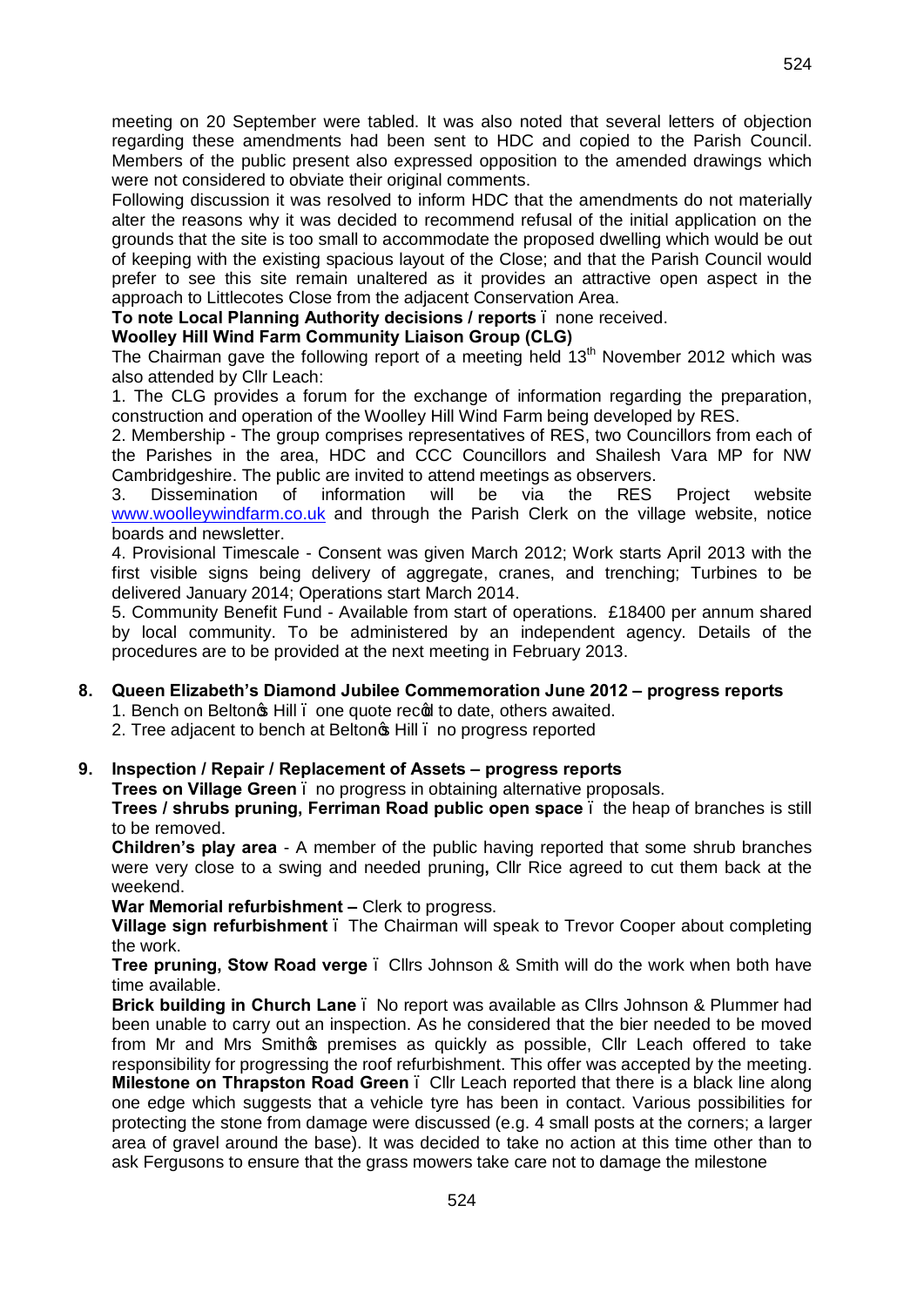### **10. Footpaths, byways etc.**

.

**Footpath 12**. It was noted that an email had been received from 2 members of the public complaining that this path is still not passable and asking the Parish Council to take a more robust approach. With this possibility in mind the Clerk said his understanding of the legal position is that the farmer should flatten a path 1 metre wide along the correct line, or failing that the County Council could get the work done at the farmers expense.

Mick Ager, the Parish Paths coordinator, reported on 10/11: "The farmer has now marked the line with his Quad bike so no action needed. I will keep an eye on the FP and if the farmer ploughs the field or the line gets washed away I will let you know $\pm$  It was agreed to leave the matter in his hands for the time being.

**Condition of Long Lane & Cockway Lane** . It was noted that there had been no response from the County Council officers and/or councillor to the Parish Council<sup>®</sup> concern at the lack of maintenance of the verges and the surface of these lanes The Clerk reported that he had emailed County Councillor Viv McGuire on 9 November pointing out that the Parish Council is waiting to hear whether anything can be done at County level to deal with the matters raised in his email of September 14. No reply has been received from Councillor McGuire, nor has Ian Hanks received any response to his complaint send to a County Council Officer. **Footpaths 8 & 10 adjacent to Chandlers** . It was noted that the garden behind no.6 Chandlers has now been fenced off, with FP10 running alongside the fence at the south end; and that the condition of both paths north of the churchyard is now acceptable.

#### **11. Amendments to the documents / procedures**

**Information available under the Model Publication Scheme** – It was resolved to adopt Version 2 with immediate effect, incorporating amendments to show information which is now available on the Parish Council website and was previously available only in hard copy. **Complaints Procedure** – It was resolved to adopt Version 2 with immediate effect, to take account of replacement of the 2007 Code of Conduct by the 2012 version.

**12. Local Highway Improvement Scheme** – It was noted that no requests had been received following the item posted in the November edition of Spaldwick News. In the absence of any other proposals, the Clerk was asked to investigate whether improvements to Long Lane might qualify for funding and, if so, to draft a proposal for consideration at the next meeting.

#### **13. Winter gritting**

**Pavements** – It was noted that there had been no response to the item in Spaldwick News regarding volunteering to spread grit on local pavements, or requesting any additional bins. **Highways** – to note that CCC has considered all requests for additional routes to be covered by the precautionary gritting scheme. Our request (including Belton of Hill) was turned down because it does not fall within the specified parameters. (5 scheduled buses per week).It was resolved that the Clerk should ask CCC to review the criteria to take account of school buses and steep hills.

- **14. Speedwatch**  it was noted that there has been no response to date for volunteers to assist the current team of three, who have run 2 sessions this week with another 2 planned.
- **15. Complaint**  The Clerk reported that he had received a letter on 26 October from 2 members of the public regarding the lack of progress in resolving the problem with Footpath 12, and querying why item 15 on the agenda of the October meeting was considered to be confidential. This said: %The Parish Council is elected to serve the public in an open manner and not behind closed doors+. As the complaint related to council administration and procedures, it was dealt with by the Clerk who replied on 29 October explaining the current situation regarding the footpath and the legality of the confidential session. Subsequently